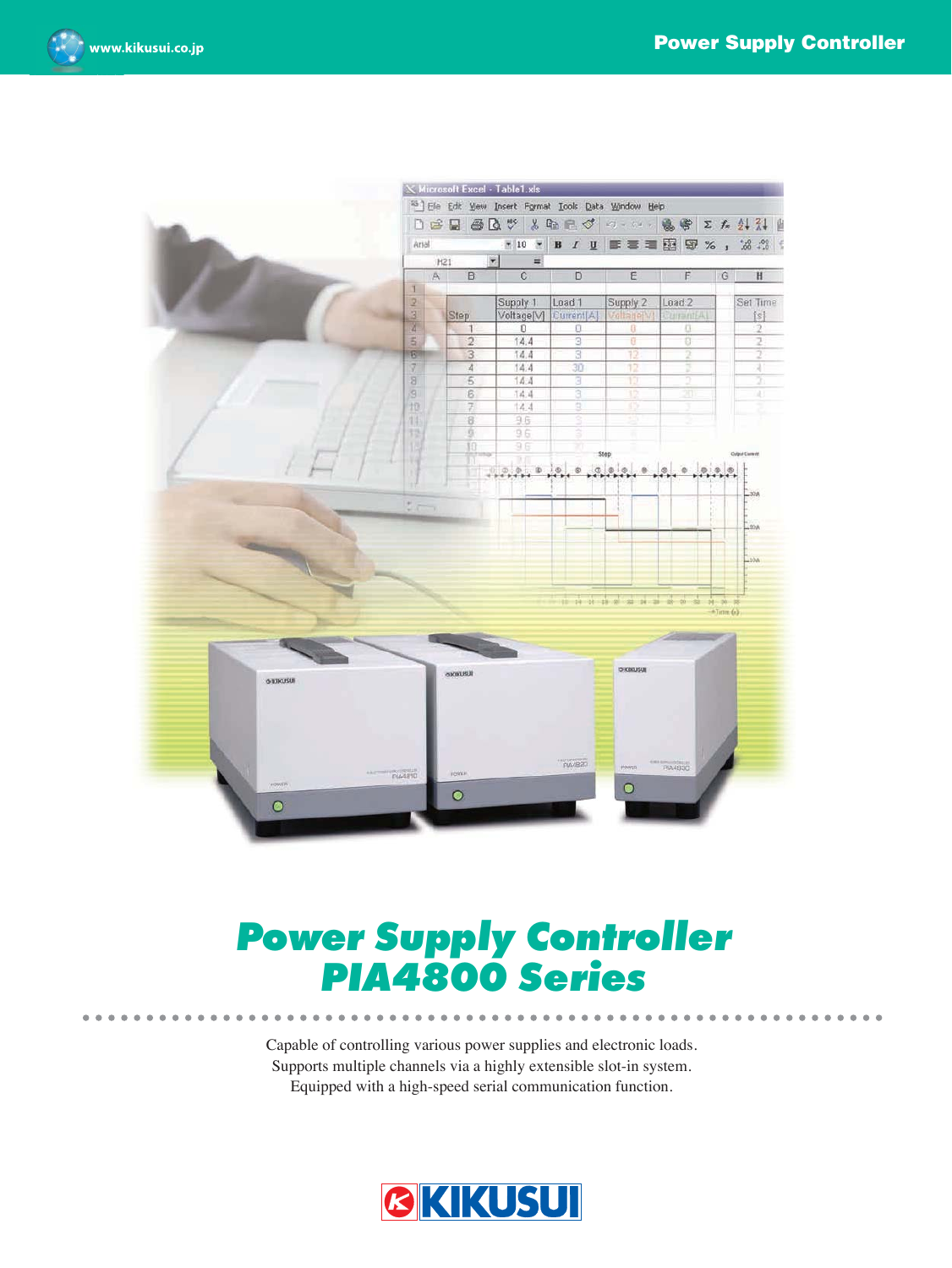# Introducing The Slot In type of Powe PIA4800 Series, for Supporting Multi

#### ● Body Design & Equipment



The PIA4810 is a power supply controller capable of analog and digital control. It is equipped with the GPIB and RS-232C interfaces and 4 slots, which allow 4 each of PIA4800 Series-specific control boards to be installed. A control board is capable of analog control of 2 channels of DC power supplies or electronic loads; a total of 8 channels can be controlled.

Moreover, DC power supplies with a digital remote-control function, such as the Kikusui PMR Series, can be directly connected to the PIA4810 via a TP-BUS (twisted pair bus), enabling a maximum

of 31 channels to be controlled digitally. PIA4820 is an expansion unit that can be connected to the PIA4810 or PIA4830 via a TP-BUS to provide additional control channels. In the same way as the PIA4810, it allows a maximum of 4 control boards to be installed. Then it is possible to use up to 3 units of PIA4820 as an expansion that can be connected to the PIA4810 via the TP-BUS, the system is capable of controlling a maximum of 32 channels. Moreover, the combined use of the GPIB and TP-BUS allows the system to control a maximum of 448 channels.

PIA4830 is a power supply controller only for digital control. It is capable of digitally controlling a maximum of 31 channels of Kikusui PMR Series DC power supplies via the TP-BUS. OP01-PIA and OP02-PIA are control boards designed exclusively for the PIA4810 and PIA4820. A single control board is capable of analog control of 2 channels of DC power supplies or electronic loads. The OP01-PIA is a fullcontrol board with voltage and current setting and read-back functions, while the OP02-PIA has only the voltage and current setting feature.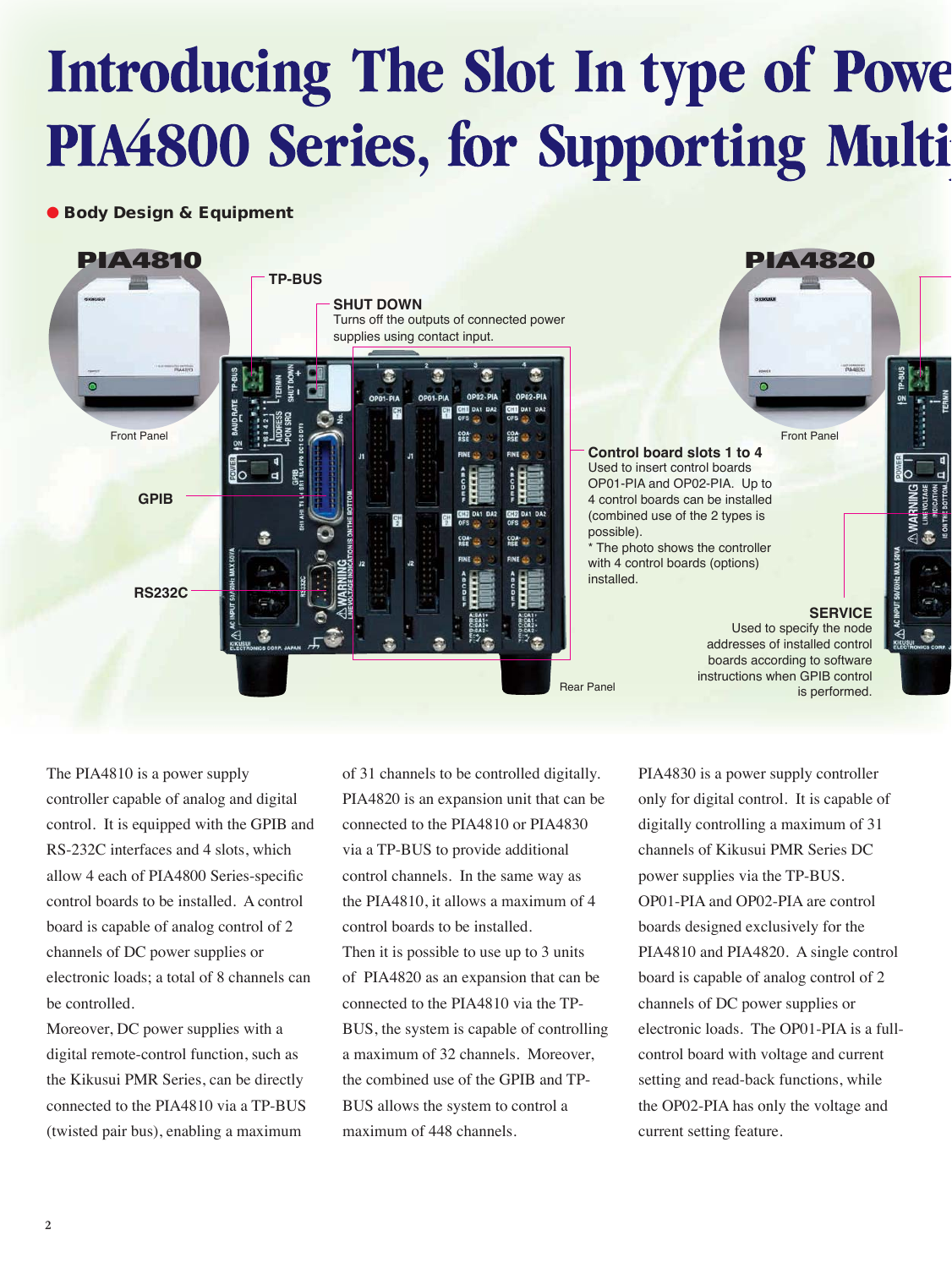# **r Supply Controller,** ple Channels.

POWER SUPPLY CONTROLLER

PIA4800 SERIES

**TP-BUS** 







**Extensible, flexible construction using the slot-in system (at the rear)**



Two types of control boards are available, and can be selected in accordance with user needs.



The easy-to-connect TP-BUS is used for expansion. The total extension length of the TP-BUS is 200 m.

#### **Line of the PIA4800 Series**

| <b>Model</b> | <b>Product Name</b>     | <b>Remarks</b>                                                                 |
|--------------|-------------------------|--------------------------------------------------------------------------------|
| PIA4810      | Power supply controller | Allows both analog and digital control                                         |
| PIA4820      | Expansion unit          | Up to 3 units of PIA4820 can be connected to each PIA4810, PIA4830 or PIA4850. |
| PIA4830      | Power supply controller | For Digital control only                                                       |
| OP01-PIA     | Control board           | Full control                                                                   |
| OP02-PIA     | Control board           | Allows only Voltage and Current setting.                                       |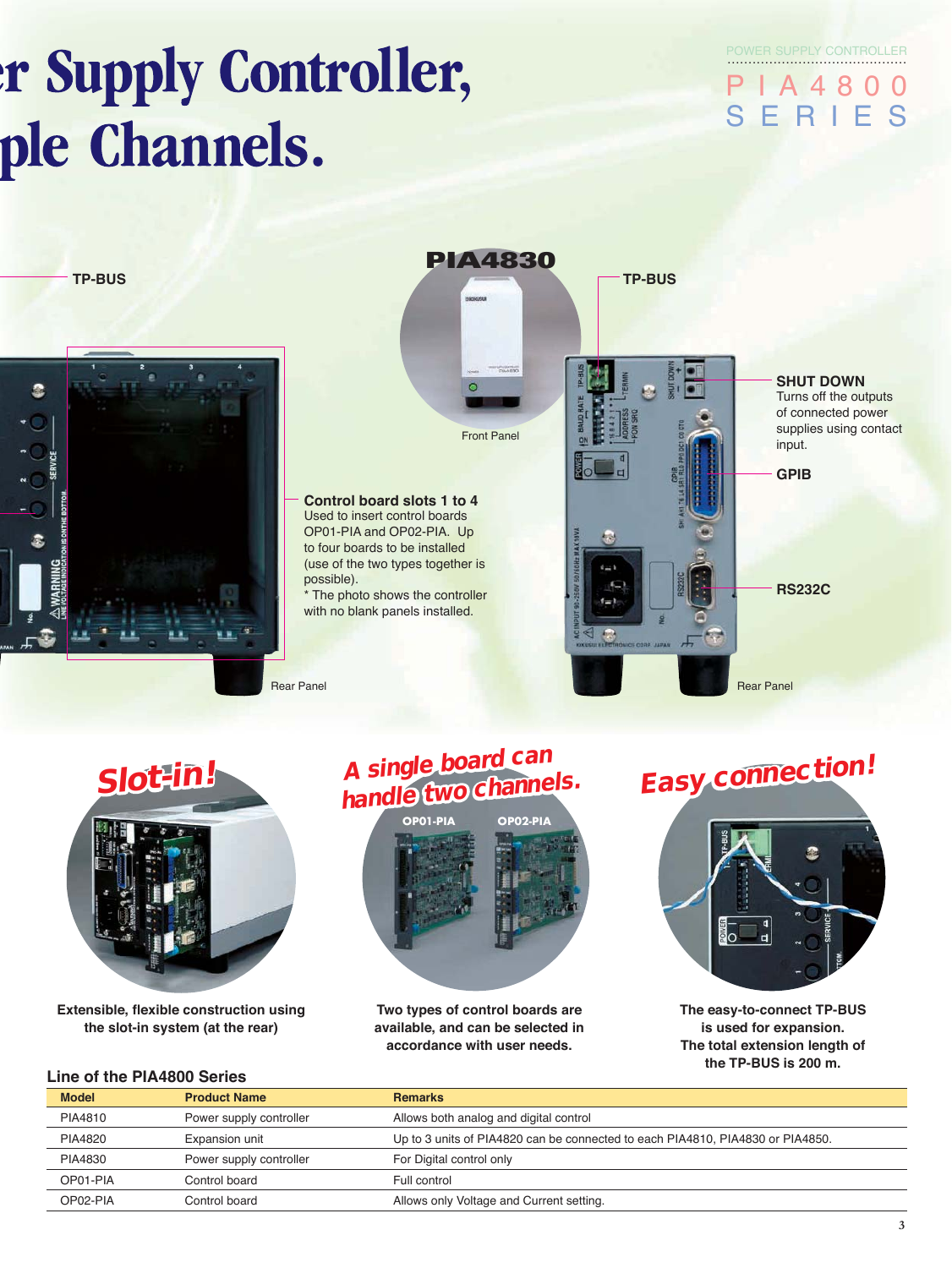# **Excellent expandability and flexibility allows you to configure various power supply systems on both small and large scales.**

#### **System Configuration**

#### **Example of connection 1**

Power supply control system for 2 to 8 channels using one PIA4810



Power supply control system for 32 channels per one GPIB address using one **PIA4810 and three PIA4820s**



**Example of connection 3** 

Power supply control system in which a power supply is directly connected to the system between two PIA 4820s (combination with power supply and power supply controllers)



#### **Example of connection 4**

Power supply control system using one PIA4830 (controls up to of 31 channels)



#### **B** Supplementary Note

- 1. When the power supply control system in "Example connection 2" is provided as a basic configuration, the additional use of GPIB addresses allows it to control a maximum of 448 channels.  $(32 \text{ channels} \times 14 \text{ addresses} = 448)$ channels)
- 2. The only models that can be directly connected for control to a power supply controller via a TP-BUS, as in "Example connection 3" or "4", are DC power supplies with a digital remote-control function.
- 3. When the power supply control system in "Example connection 4" is provided as a basis, the additional use of GPIB addresses allows it to control a maximum of 448 channels.  $(32 \text{ channels} \times 14 \text{ addresses} = 448)$ channels)

 It is also possible to construct a system with the same connections using the PIA4810.

 Note:For PMR Series,up to 434 can be controlled.

 $(31$  channels x 14 addresses =  $434$ channels)

- 4. It is limited to use a TP-BUS for connecting up to 3 units of PIA4820. In case, If you wish to connect more than three PAI4820s, please consult with KIKUSUI.
- 5. The total extension length of the TP-BUS for connection is up to 200 m.
- 6. For advice on other connections, please consult with KIKUSUI.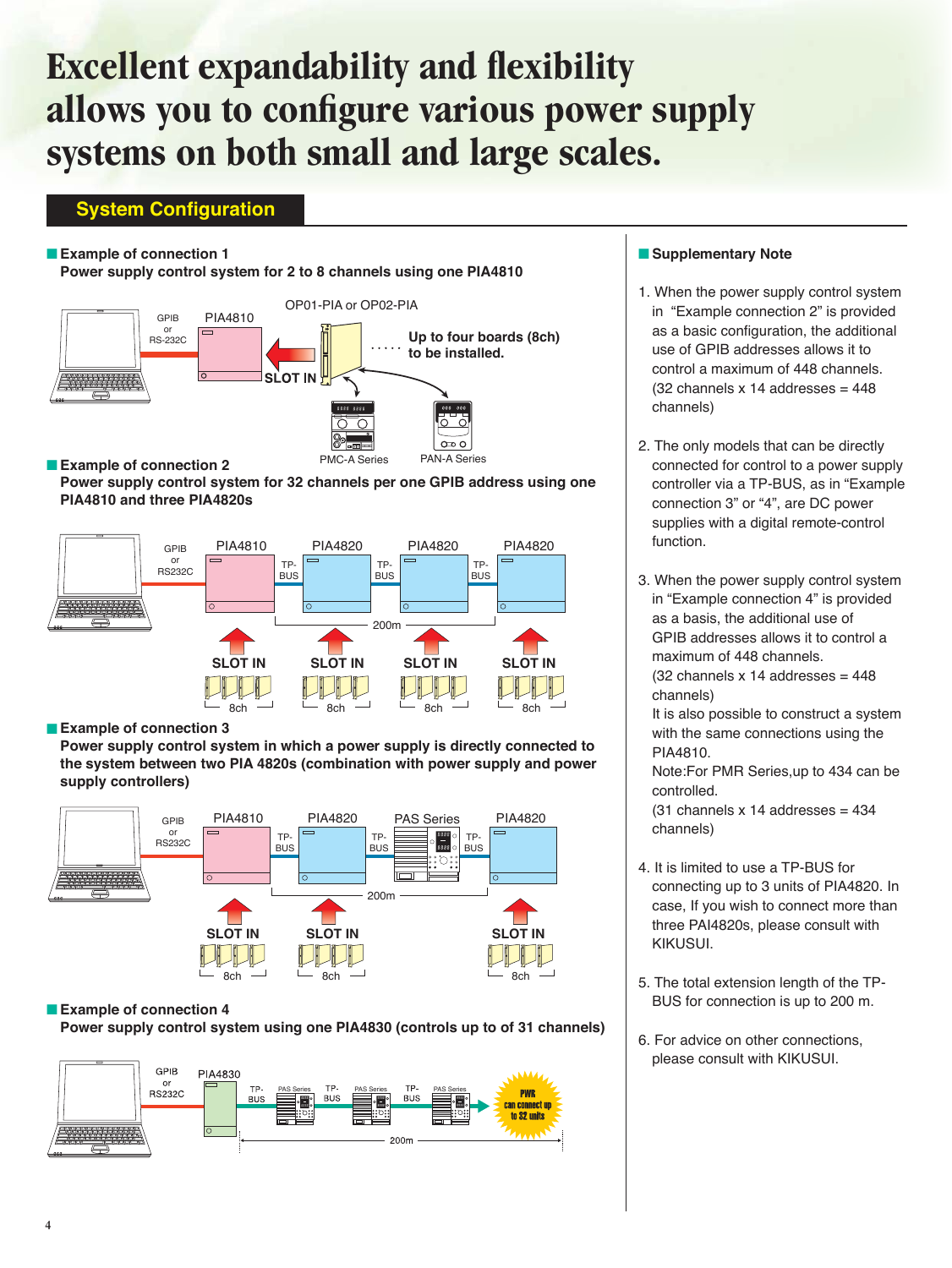..................................................................

PIA 4800 SERIES

#### **Description of Control**

#### ■ **OP01-PIA**

| <b>Applied Series</b>                                        | <b>PAD-LA</b><br><b>PAN-A *2</b>                                      |             | <b>PMC-A</b>                                                          |                                      |            |            |
|--------------------------------------------------------------|-----------------------------------------------------------------------|-------------|-----------------------------------------------------------------------|--------------------------------------|------------|------------|
| <b>Connection Type</b>                                       | $PAD-LA(1)$                                                           | $PAN-A(1)$  | $PAN-A(2)$                                                            | $PAN-A(3)$                           | $PMC-A(1)$ | $PMC-A(2)$ |
| <b>Connection Method</b><br>(Those marked with are options.) | Flat cable accompanying<br>OP01-PIA or optional flat cable SC01-10/20 |             | Provided by the<br>user Connector<br>accompanying OP01-<br><b>PIA</b> | Shielded cable<br><b>SC05-PIA *3</b> |            |            |
| Peripheral options                                           |                                                                       | <b>TU02</b> |                                                                       |                                      |            |            |
| <b>Output Voltage setting</b>                                |                                                                       | ✓           |                                                                       | $\checkmark$                         |            | ✓          |
| <b>Output Current setting</b>                                |                                                                       | V           |                                                                       | ✓                                    | ✓          |            |
| Output Voltage readback                                      |                                                                       | v           |                                                                       |                                      | v          |            |
| Output Current readback                                      |                                                                       |             |                                                                       |                                      | $V*4$      |            |
| Overvoltage protection setting                               |                                                                       |             |                                                                       |                                      |            |            |
| Output ON/OFF                                                | v                                                                     |             |                                                                       |                                      |            |            |
| POWER switch OFF                                             |                                                                       |             |                                                                       |                                      |            |            |
| Remote/Local switching                                       |                                                                       |             |                                                                       |                                      |            |            |
| Power switch OFF monitoring                                  |                                                                       |             |                                                                       |                                      |            | v          |
| C.V mode monitoring                                          | $\blacktriangle$ *1                                                   |             |                                                                       |                                      | ✓          |            |
| C.C mode monitoring                                          | $\blacktriangle^*1$                                                   |             |                                                                       |                                      | ✓          |            |
| Output ON/OFF monitoring                                     |                                                                       |             |                                                                       |                                      |            | ✓          |
| Overvoltage protection startup monitoring                    |                                                                       |             |                                                                       |                                      |            |            |
| Overheat monitoring                                          |                                                                       |             |                                                                       |                                      |            |            |
| Alarm monitoring                                             | $\blacktriangle$ *1                                                   |             |                                                                       |                                      | V          |            |

#### ■ **OP02-PIA**

| <b>Applied Series</b>    | <b>PAN-A</b>                                  | <b>PMC-A</b>       | <b>PAD-LA</b>         |
|--------------------------|-----------------------------------------------|--------------------|-----------------------|
| Connection               | $PAN-A(4)$                                    | $PMC-A(3)$         | PAD-LA(2)             |
| <b>Connection Method</b> | <b>Twisted wire</b><br>(provided by the user) | Option<br>SC04-PIA | 2 wires<br>flat cable |
| Output voltage setting   |                                               |                    | v                     |
| Output current setting   |                                               |                    | v                     |
| Output ON/OFF            |                                               |                    |                       |

#### ■ For Digital Control via TP-BUS Connection

| <b>Applied Series</b>                                 | <b>PWR</b> | <b>PAS</b> |
|-------------------------------------------------------|------------|------------|
| Output voltage setting                                | ✓          | ✓          |
| Output current setting                                | V          | V          |
| Queries the output voltage value                      | ✓          | V          |
| Queries the output current value                      | V          | ✓          |
| Output voltage readback                               | ✓          | ✓          |
| Output current readback                               | ✓          | ✓          |
| Designation / Queries of output channel number        |            |            |
| Designation of output channel number to be displayed  |            |            |
| Overvoltage protection startup monitoring setting     | ✓          | V          |
| Queries the overvoltage protection startup monitoring | ✓          | ✓          |
| Overcurrent protection startup monitoring setting     | ✓          | V          |
| Queries the overcurrent protection startup monitoring | ✓          | V          |
| Output ON/OFF                                         | ✓          | ✓          |
| Queries the output ON/OFF                             | ✓          | V          |
| Power switch OFF                                      | ✓          | ✓          |
| Panel Lock ON/OFF                                     |            | ✓          |

 $\checkmark$  :controllable

No mark: not controllable

▲ : controllable under certain conditions

- \*1: A DIN connector is required (Some types are not supported). (Available as factory option)
- \*2: OP01-PIA cannot control models with a rated output voltage exceeding 500 V. \*3: In regard to the previous models (with a 14-pin connector), please use SC03-PIA. In this case, Only 2 items, "Output voltage setting" and "Output current setting," can be controlled.
- \*4: Accuracy 5 % of FS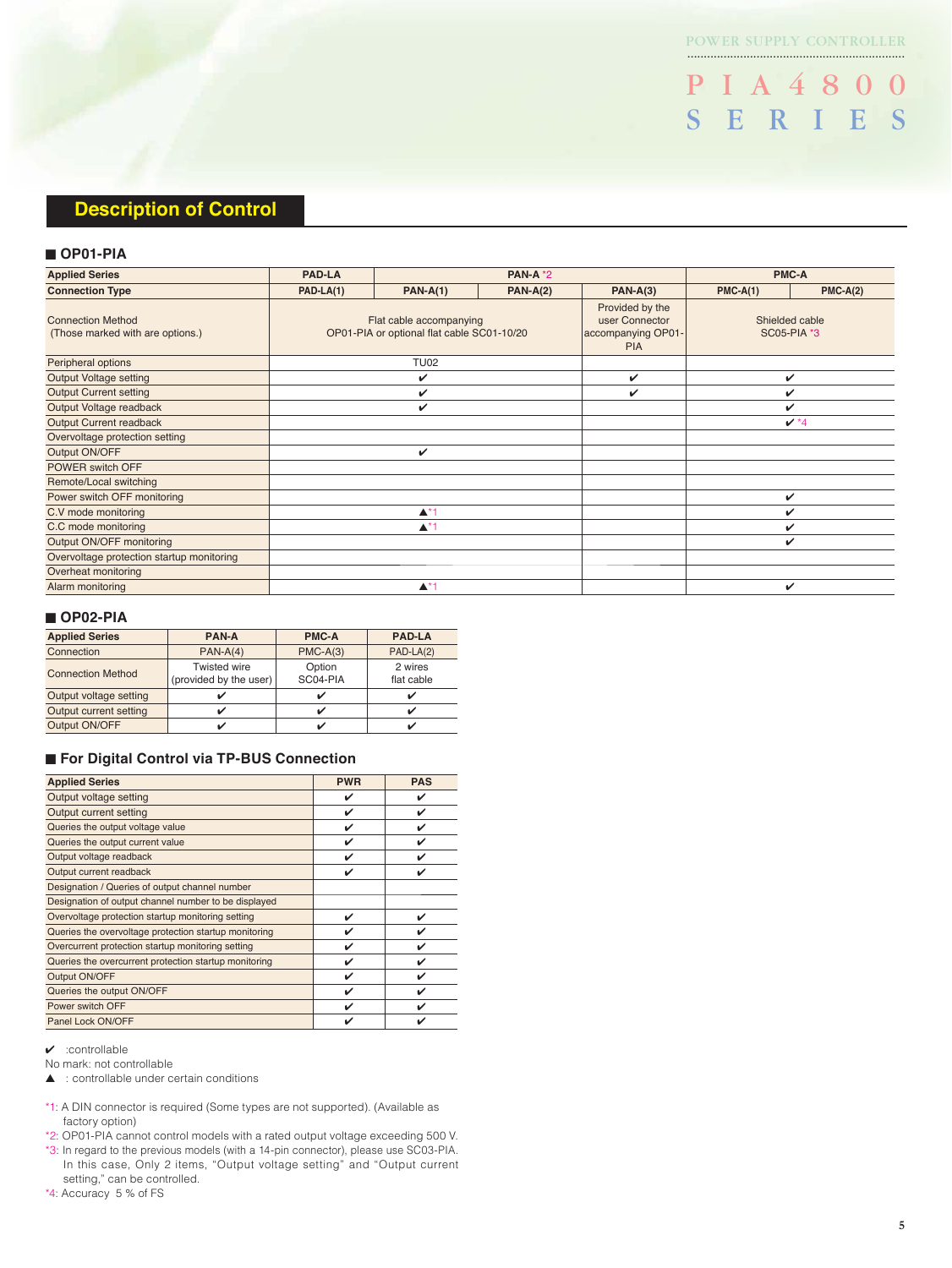### **Connection Diagram [For OP01-PIA]**

#### $\blacksquare$  **PAN-A Series [PAN-1]**



Note: The TU01-PIA is installed in the rear panel.

#### $\blacksquare$  **PAN-A Series [PAN-2]**



#### **Description of Control**

- Output Voltage setting
- Output Current setting
- Output Voltage readback
- Output Current readback
- Output ON/OFF
- C.V mode monitoring\*
- C.C mode monitoring\*
- Alarm monitoring\*
- Conditionally controllable (for details, see the table on page 5.)

#### **Description of Control**

● Output Voltage setting

● Output Current setting

Note: To connect of the power supply side of the user-supplied cable, remove the covering from the wires and insert them into the terminals.

#### $\blacksquare$  **PMC-A Series [PMC-1]**



- **Description of Control**
- Output Voltage setting
- Output Current setting
- Power switch OFF monitoring
- C.V mode monitoring
- C.C mode monitoring
- Output ON/OFF monitoring
- Alarm monitoring
- Output Voltage readback
- Output Current readback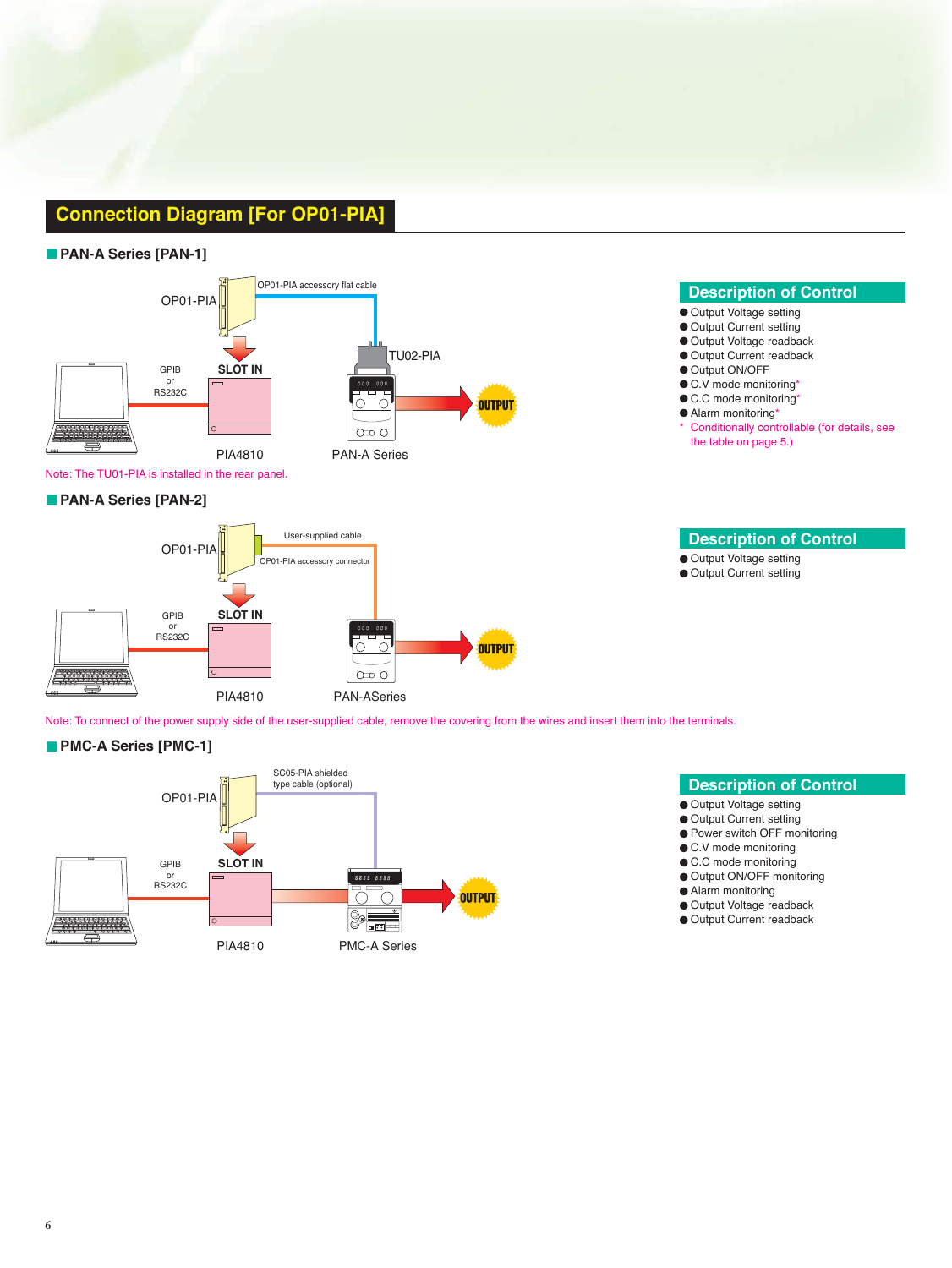PIA4800 SERIES

#### **Connection Diagram [For OP02-PIA]**



Note: In case of using PIA3200 controller, it is required for the modification of replacing ROM.

#### **• PMC-A Series [PMC-2]**



#### **Specifications (Control Boards)**

| <b>Item</b>        |                        |                           | OP01-PIA         | OP02-PIA            |
|--------------------|------------------------|---------------------------|------------------|---------------------|
| Number of channels |                        |                           | 2                | $\overline{2}$      |
| Setting            | Voltage setting        | Output                    | $0$ to $+10V$    | $0$ to $+10V$       |
|                    |                        | Resolution                | 0.025% of FS     | 0.025% of FS        |
|                    |                        | Linearity*1               | $0.013%$ of $FS$ | 0.013% of FS        |
|                    |                        | Temperature coefficient*2 | 50ppm/°C of FS   | 50ppm/°C of FS      |
|                    | <b>Current setting</b> | Output (H)                | $0$ to $+10V$    | $0$ to $+10V$       |
|                    |                        | Output (M)                | 0 to $+1.5V$     | 0 to $+1.5V$        |
|                    |                        | Output (L)                | 0 to $+0.4V$     | 0 to $+0.4V$        |
|                    |                        | Resolution                | 0.025% of FS     | 0.025% of FS        |
|                    |                        | Linearity*1               | 0.025% of FS     | 0.025% of FS        |
|                    |                        | Temperature coefficient*2 | 100ppm/°C of FS  | 100ppm/°C of FS     |
| Read-back          | Voltage read-back      | Input                     | $0$ to $+10V$    | OP02-PIA has no     |
|                    |                        | Resolution                | 0.025% of FS     | read-back function. |
|                    |                        | Linearity*1               | 0.025% of FS     |                     |
|                    |                        | Temperature coefficient*2 | 100ppm/°C of FS  |                     |
|                    | Current read-back      | Input $(H)$               | $0$ to $+10V$    |                     |
|                    |                        | Input $(L)$               | $0$ to $+1V$     |                     |
|                    |                        | Resolution                | 0.025% of FS     |                     |
|                    |                        | Linearity*1               | 0.025% of FS     |                     |
|                    |                        | Temperature coefficient*2 | 100ppm/°C of FS  |                     |

FS is at the rated voltage or current.

\*1: After 30 minutes of warm-up under 23 ±5°C and 80% R.H or less environment.

\*2: Indicates the standard value.

#### ● Output Voltage setting

- Output Current setting
- Output ON/OFF

..................................................................

**Description of Control** 

● Output Voltage setting

- Output Current setting
- Output ON/OFF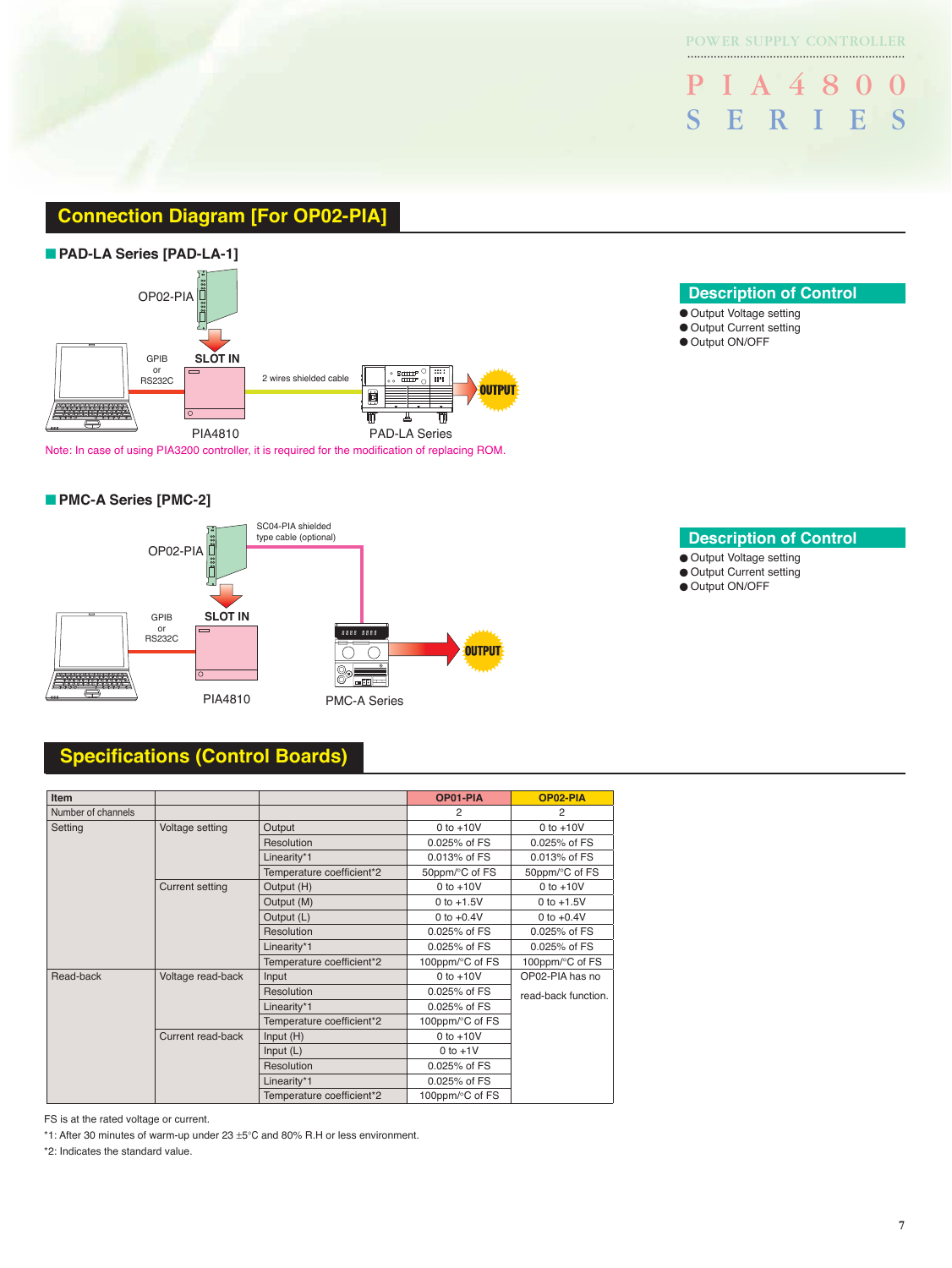### **Specifications (Main Unit)**

| <b>Item</b>                                    |                                            | <b>Specifications</b>                                                                                            |                                                                   |                                                        |  |  |
|------------------------------------------------|--------------------------------------------|------------------------------------------------------------------------------------------------------------------|-------------------------------------------------------------------|--------------------------------------------------------|--|--|
|                                                |                                            | PIA4810                                                                                                          | <b>PIA4820</b>                                                    | <b>PIA4830</b>                                         |  |  |
| <b>TU-BUS</b><br>Connection                    |                                            | Using the accompanying TP-BUS connector, connect the following:                                                  |                                                                   |                                                        |  |  |
|                                                |                                            | DC power supply unit with digital remote - control function: Up to 31 units (PAM,PMR) / Up to 32 units (PAS,PWR) |                                                                   |                                                        |  |  |
|                                                |                                            | Expansion unit PIA4820: Up to three units                                                                        |                                                                   |                                                        |  |  |
|                                                |                                            |                                                                                                                  | (Total cable length: Up to 200 m; Number of twists: 1 or more/cm) |                                                        |  |  |
|                                                | Polarity                                   |                                                                                                                  | None                                                              |                                                        |  |  |
|                                                | Applicable cable                           |                                                                                                                  | Twisted wire: 0.32 mm <sup>2</sup> (AWG22)                        |                                                        |  |  |
| <b>SHUT</b>                                    | Input signal                               | The output of all connected DC power-                                                                            |                                                                   | The output of all connected DC power-                  |  |  |
|                                                |                                            | supply units is turned off                                                                                       |                                                                   | supply units is turned off                             |  |  |
|                                                |                                            | when a contact signal is input for at least 1                                                                    |                                                                   | when a contact signal is input for at                  |  |  |
|                                                |                                            | second.                                                                                                          |                                                                   | least 1 second.                                        |  |  |
| <b>DOWN</b>                                    | + terminal                                 | Pull up to +5 V with 4.7 k $\Omega$                                                                              |                                                                   | Pull up to +5 V with 4.7 k $\Omega$                    |  |  |
|                                                | - terminal                                 | Common for control block                                                                                         |                                                                   | Common for control block                               |  |  |
|                                                | Applicable cable                           | Single wire: $\phi$ 0.65 (AWG22)                                                                                 |                                                                   | Single wire: $\phi$ 0.65 (AWG22)                       |  |  |
|                                                |                                            | Twisted wire: 0.32 mm <sup>2</sup> (AWG22)                                                                       |                                                                   | Twisted wire: 0.32 mm <sup>2</sup> (AWG22)             |  |  |
|                                                |                                            | Element wire diameter: of at least $60.18$                                                                       |                                                                   | Element wire diameter: of at least $\phi$ 0.18         |  |  |
| Line voltage range<br>Input                    |                                            | The following ranges can be selected using                                                                       |                                                                   |                                                        |  |  |
|                                                |                                            | the voltage switch on the bottom of the unit.                                                                    | 85 VAC to 250 VAC                                                 |                                                        |  |  |
|                                                |                                            | 90 VAC to 110 VAC / 106 VAC to 125 VAC /                                                                         |                                                                   |                                                        |  |  |
|                                                |                                            | 180 VAC to 220 VAC / 211 VAC to 250 VAC                                                                          |                                                                   |                                                        |  |  |
| Frequency                                      |                                            |                                                                                                                  |                                                                   |                                                        |  |  |
|                                                | Power consumption                          | UP to 50VA                                                                                                       | UP to 17VA                                                        |                                                        |  |  |
|                                                | Operating ambient temperature and humidity | 0°C to 40°C, 10% to 90% (No dew condensation)                                                                    |                                                                   |                                                        |  |  |
|                                                | Storage ambient temperature and humidity   | -20°C to 70°C, 10% to 90% (No dew condensation)                                                                  |                                                                   |                                                        |  |  |
| nsulation                                      | Input - chassis                            | 500 VDC, 30ΜΩ or more                                                                                            |                                                                   |                                                        |  |  |
| resistance                                     | TP-BUS - chassis                           |                                                                                                                  | 1000 VDC, $30M\Omega$ or more                                     |                                                        |  |  |
|                                                | CH terminals - chassis                     | 500 VDC, 30M $\Omega$ or more                                                                                    |                                                                   |                                                        |  |  |
| Withstand                                      | Input - chassis                            | 1500 V AC, 1 minute                                                                                              |                                                                   |                                                        |  |  |
| voltage                                        | Input - TP-BUS                             |                                                                                                                  | 1500 V AC, 1 minute                                               |                                                        |  |  |
|                                                | TP-BUS - chassis                           |                                                                                                                  | 600 V AC, 1 minute                                                |                                                        |  |  |
| CH terminals - chassis<br>Input - CH terminals |                                            |                                                                                                                  | 600 V AC, 1 minute                                                |                                                        |  |  |
|                                                |                                            | 1500 V AC, 1 minute                                                                                              |                                                                   |                                                        |  |  |
| Weight<br><b>Dimensions</b>                    |                                            | Approx. 5 kg<br>141.9 W × 123.4 (160) H × 350 (365) Dmm                                                          |                                                                   | Approx. 2 kg<br>70.4 W × 123.4 (150) H × 350 (365) Dmm |  |  |
| Accessories                                    |                                            | AC power cable: 1                                                                                                | AC power cable: 1                                                 | AC power cable: 1                                      |  |  |
|                                                |                                            | PIA4800 Utilities CD: 1                                                                                          | TP-BUS connector: 1                                               | PIA4800 Utilities CD: 1                                |  |  |
|                                                |                                            |                                                                                                                  |                                                                   |                                                        |  |  |
|                                                |                                            | TP-BUS connector: 1                                                                                              | TP-BUS core: 1                                                    | TP-BUS connector: 1                                    |  |  |
|                                                |                                            | TP-BUS core: 1                                                                                                   | Operation Manual for controller: 1                                | TP-BUS core: 1                                         |  |  |
|                                                |                                            | Operation Manual for controller: 1                                                                               |                                                                   | Operation Manual for controller: 1                     |  |  |

## **Dimensions(mm)**



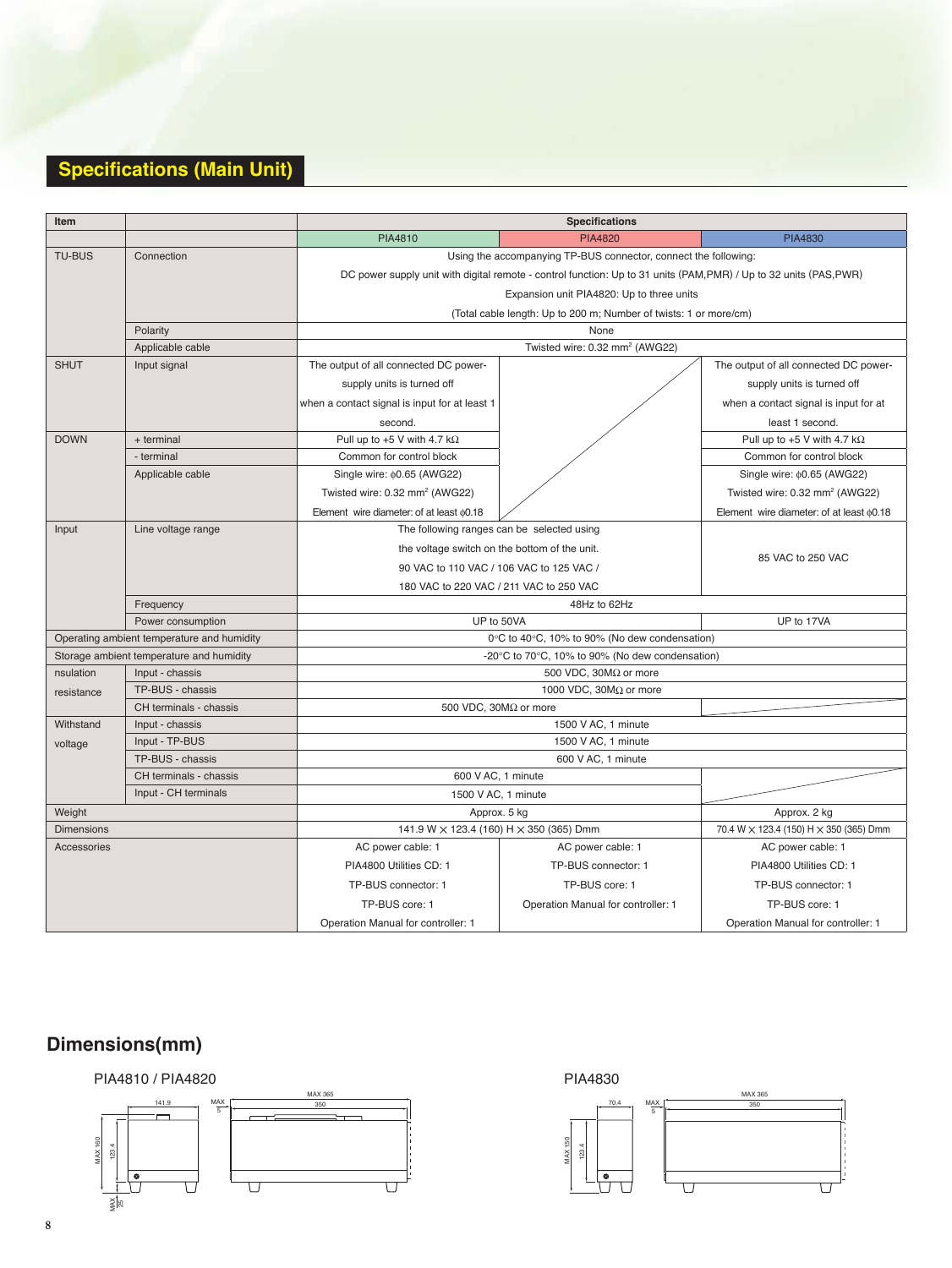#### POWER SUPPLY CONTROLLER ..................................................................

PIA4800 SERIES

#### **Options**

■ Terminal Unit TU01-PIA TU02-PIA



\*TU01-PIA: Exclusive for Model: PAD-L/LP Series \*TU02-PIA: Exclusive for Model: PAN-A Series/PAD-LA Series

#### ■ Shielded 26 P Flat Cable SC01-10

SC01-20



(OP01-PIA, PAD-LA, PAD-L/LP and PAN-A compatible)

#### ■ GPIB cables (Available for all models)

408J-101 (about 1.0 m) 408J-102 (about 2.0 m) 408J-104 (about 4.0 m)



■ 2-core shielded cable SC03-PIA SC04-PIA SC05-PIA SC03-PIA SC04-PIA SC05-PIA

SC03-PIA: (OP01-PIA, PMC-A compatible, about 1.0 m/for 14-pin) SC04-PIA: (OP02-PIA, PMC-A compatible, about 1.0 m) SC05-PIA: (OP01-PIA, PMC-A compatible, about 1.0 m/for 26-pin)

#### **Rack Mount Options**



\* When mounting the PIA4800 Series in racks, the specified space are required to be provided above and below the instruments. (Specified space: 44.45 mm in EIA standard or 50 mm in JIS standard) For more information, contact your Kikusui distributor.

\* Only PIA4810 and PIA4820 can be equipped with RMF4 or RMF4M, PIA4830 can be equipped with KRA or KRA150.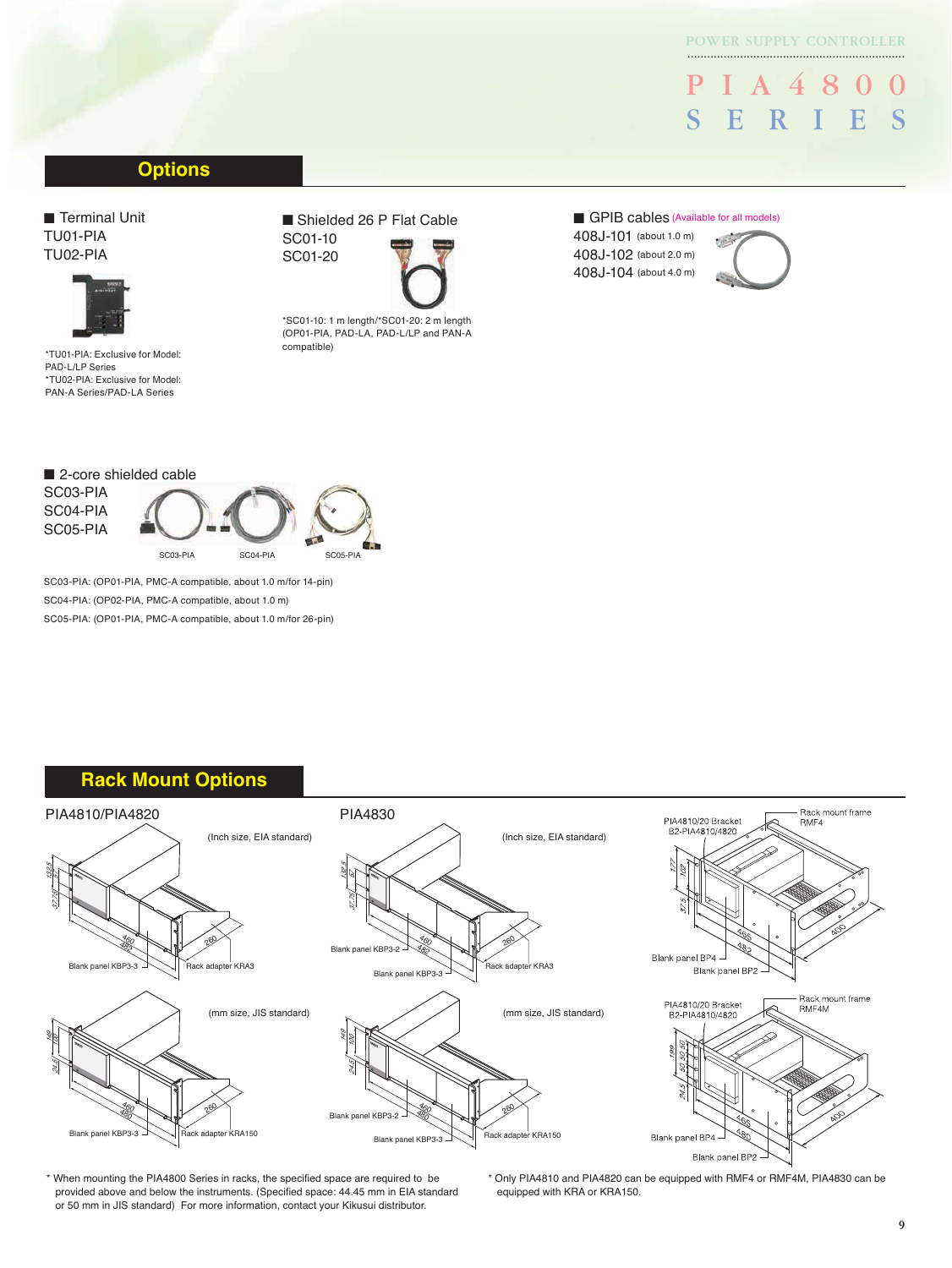# **Digital control of DC power by USB!!**



# With LabVIEW ...

 $F<sup>2</sup>$ 

 $\frac{1}{2}$ 

# With **Wavy** ...

|        | $100 - 10$<br>$\sim$ |                                                                     |
|--------|----------------------|---------------------------------------------------------------------|
|        | Б                    |                                                                     |
|        | æ                    | n                                                                   |
|        | 00:00:48 cc          |                                                                     |
|        | 20                   | Etien                                                               |
| 1100   | 1.000                | Toki                                                                |
|        |                      | bа                                                                  |
|        | œ                    |                                                                     |
|        |                      |                                                                     |
|        |                      | 中山区                                                                 |
|        |                      |                                                                     |
| 42.330 |                      | $\overline{m}$                                                      |
|        | 43                   | <b>ISM</b><br>3842<br><b>WARE</b><br>٣×<br>×<br>再行能力恢告为(3)<br>milit |

WAVY Sequence Creation Software Sequence can be created and edited by drawing with the mouse or by inputting with a spreadsheet. A trial version available at our Kikusui website!!

The PIA4850 is a power supply controller with USB interface to control Kikusui DC power supply with TP-BUS.

PAS Series, PWR Series or other models that equips TP-BUS can be digitaly controled by PC, as well as for read-back of output values and status monitoring. It operates using bus power and with its simple system and compact structure, you can use whenever you need with easy setup.



## ● USB 2.0 compatible

- Can be used with Windows Vista/XP/2000.
- Operates using bus power. Requires no AC adapter.
- Bus power operation. No AC adapter required.
- Allows read-back of output values and status monitoring.
- Can control up to  $32<sup>1</sup>$  DC power supplies that equip TP-BUS<sup> $2$ </sup>. (Different power supply models can be combined.) TP-BUS connection can be extended up to 200 m. Ideal for remote monitoring!



Includes a magnet sheet to hold the device in place. Can be attached directly to the power supply.



 $F = 0.54$ 

The TP-BUS utilizes a daisy-chain connection. This makes adding power supplies easy and keeps cables neatly together

\*1: The maximum controlable units are 31 when the connections include PAM series or PMR series unit. \*2: TP-BUS (Twist-Pair BUS) is an original Kikusui interface.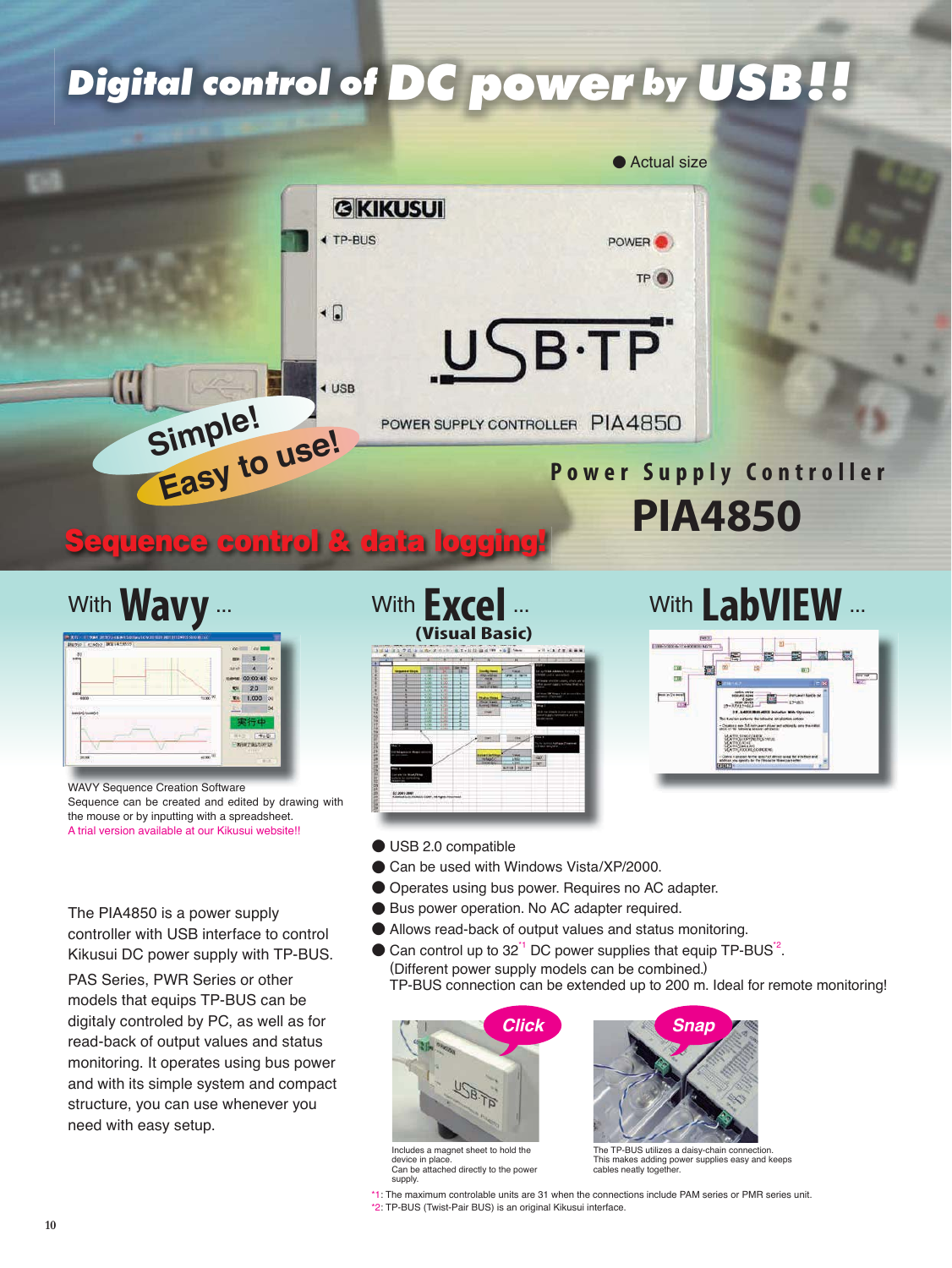## PIA4850

#### **Control Description**

✔ : controllable No mark : not controllable

| <b>DC Power Supply Series</b>                     | <b>PWR</b> | <b>PAS</b> |
|---------------------------------------------------|------------|------------|
| Output voltage setting                            | ✓          | ✓          |
| Output current setting                            | ✓          | ✓          |
| Query for output voltage setting value            | ✓          | ✓          |
| Query for output current setting value            | ✓          |            |
| Output voltage value read-back                    | ✓          | ✓          |
| Output current value read-back                    | ✓          |            |
| Designation/Query of output channel number        |            |            |
| Designation of output channel number to display   |            |            |
| Overvoltage protection activation point setting   | ✓          | ✔          |
| Query for overvoltage protection activation point | ✓          | ✓          |
| Overcurrent protection activation point setting   | ✓          | ✓          |
| Query for overcurrent protection activation point | ✓          | ✓          |
| Output ON/OFF                                     | V          | ✓          |
| Power switch shutoff                              | ✓          |            |
| Panel lock ON/OFF                                 |            |            |

#### **Required Drivers and Components**

|                      |                                 | <b>WAVY</b> application<br>software | VB, VBA, VC++<br>LabVIEW  |
|----------------------|---------------------------------|-------------------------------------|---------------------------|
|                      | VISA (including USB-TMC driver) | Required                            | Required                  |
| <b>PIA4800</b>       | <b>IVI-COM/C</b>                |                                     |                           |
| instrument<br>driver | <b>IVI Shared</b><br>Components | Not required                        | Required in some<br>cases |

● The latest drivers available at the Kikusui website.

#### **Specifications**

| Item                                                | <b>Details</b>                     |                                                                                                                                                                                                                          |  |
|-----------------------------------------------------|------------------------------------|--------------------------------------------------------------------------------------------------------------------------------------------------------------------------------------------------------------------------|--|
| TP-BUS                                              |                                    | The connections given below are possible using the<br>provided TP-BUS connector<br>Connections Expansion unit PIA4820: 4 units can be connected<br>(Extension length: Maximum 200 m, Twist count: 1 time/<br>cm or more) |  |
|                                                     | Number of<br>controlled<br>units*1 | PAS Series: Maximum 32 units<br>PWR Series: Maximum 32 units                                                                                                                                                             |  |
|                                                     | Polarity                           | None                                                                                                                                                                                                                     |  |
|                                                     | Conforming<br>power wiring         | Twisted wire: 0.32 mm <sup>2</sup> (AWG22)<br>Extended length: Maximum 200 m<br>0.20 mm <sup>2</sup> (AWG24)<br>Extended length: Maximum 20 m                                                                            |  |
| <b>USB</b>                                          |                                    | Conforms to USB 2.0 specifications, and to USBTMC-<br>USB488 device class specifications.<br>Communications speed: 12 Mbps (full speed)<br>(High power device (power consumption: 200 mA)                                |  |
| <b>OS</b>                                           |                                    | Windows2000 Professional (SP4 or later)<br>Windows XP Professional (SP2 or later, 32-bit versions)<br>Vista Home Premium, Business, Ultimate (32-bit versions)                                                           |  |
|                                                     | <b>VISA</b> specifications         | Ver. 3.0 or higher                                                                                                                                                                                                       |  |
| Operating ambient<br>temperature/<br>Humidity range |                                    | 0 °C to 40 °C, 10 % rh – 90 % rh (No condensation.)                                                                                                                                                                      |  |
| Storage ambient<br>temperature/<br>Humidity range   |                                    | -20 °C to 70 °C, 10 % rh – 90 % rh (No condensation.)                                                                                                                                                                    |  |
|                                                     | Installation location              | Indoors, maximum height 2000 m                                                                                                                                                                                           |  |
| Safety                                              |                                    | Conforms to Low-Voltage Directive 2014/35/EU,<br>EN61010-1 Protection Class I, Pollution Degree 2.                                                                                                                       |  |

\*1: The maximum controlable units are 31 when the connections include PMR series unit.

\*2: TP-BUS (Twist-Pair BUS) is an original Kikusui interface.